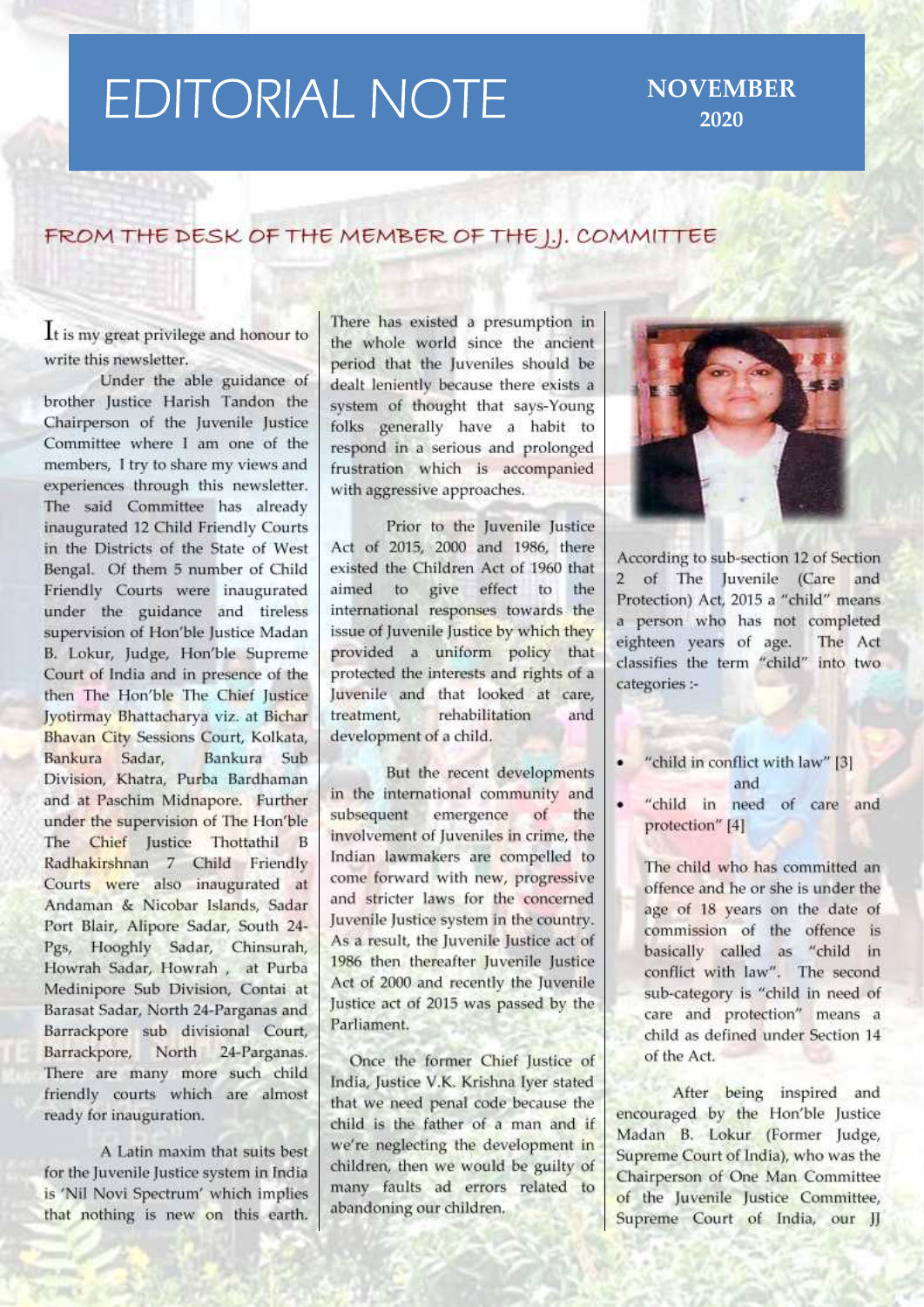Committee have taken tireless efforts for upliftment and betterment of the homes run by the Government as well as NGO's, so that the inmates reside in a better, healthy and homely atmosphere in those homes. I have no hesitation to confess that ignoring this outbreak of COVID-19 pandemic situation our Committee, have been visiting those homes almost at monthly intervals accompanied by the Secretary of the Committee to inspect the health condition of the children as well as to see the maintenance of those homes also. This way we interact with them and offer comic books, exercise books, sanitizer, masks for encouraging the inmates who happens to be the victim of circumstances and living separately from their parents as well as near and dear ones of their family.

Pursuant to the direction of the Chairperson of the Juvenile Justice Committee I had the occasion to visit some of the child care institutions during the outbreak of COVID-19 pandemic period. I visited Sanlaap Home at Baruipur, District-South 24- Parganas on 18.09.2020 and Sukanya Home at Salt Lake on 26.09.2020 and also at Burdwan Girls' Home and other Homes in that District of Purba concerned Burdwan on 17.10.2020 and 18.10.2020 and shared a very happy moment with children residing in those institutions. I share some photographs of those happy moments of my life with the children of those Child Care Institutions.

Over the decades, India has witnessed a drastic rise in the sexual abuse of children. Sexual exploitation poses grave risk for children, as it is well known that they severely affect the mental and physical well-being of a child.

In the 4th Regional Roundtables and the National Conference held in 2018 under the supervision of Hon'ble Justice Deepak Gupta, Judge, Supreme Court of India, highlighted the need for a systematic reform process to be adopted in child care services, especially with regard to institutional care. A global perspective shift from institutional care to deinstitutionalization and family care has shown successful results in several countries. India is now embarking on a similar journey of sectoral reforms with its unique context in mind. The Supreme Court Order 2017 and State Plan of Action for Children directed the State to provide standard of care for children in alternative care by creating appropriate system and adhering to the same by the child protection stakeholders.

My conscience will not pardon me if I fail to mention that during COVID-19 Pandemic stage pursuant to the Hon'ble Apex Court observation our Hon'ble The Chief Justice has taken suo moto initiative to constitute a Division Bench presided over by Hon'ble Justice Harish Tandon the Chairperson with Hon'ble Justice Soumen Sen, one the members of the J.J. Committee to look after the day to day problems including health problems of the inmates and give directions to the departments and stakeholders to take steps accordingly.

I believe Childhood has a great impact and value in one's life. At this age also I remember and cherish unforgettable moments and events of my childhood, therefore, it pains me when I find these children are missing a great part of their life called "Childhood". At the same time I consider that missing normal childhood is not the end of life. One needs to accept it as a challenge and surge ahead with the determination "we shall overcome". I approach them not as a Member of this J.J. Committee but as there dear and near one. I consider that we have to

handle them with extra care, more so, for speedy disposal of such cases, care, support and affection in a friendly atmosphere setting up more Child Friendly Courts are very much required. To say few words for those children it reminds me the famous poem of William Wordsworth "My Heart Leaps UP".....

"The Child is father of the Man: And I could wish my days to be Bound each to each by natural piety…."

To bring those children into the mainstream in future life society has to take sincere effort for them and play a big role which I only could pray to almighty to help those children so that they can shine as bright as the sun in their life. With these words I share my thoughts through this Newsletter.

## **SAMAPTI CHATTERJEE**

**MEMBER OF THE JUVENILE JUSTICE COMMITTEE CALCUTTA HIGH COURT.**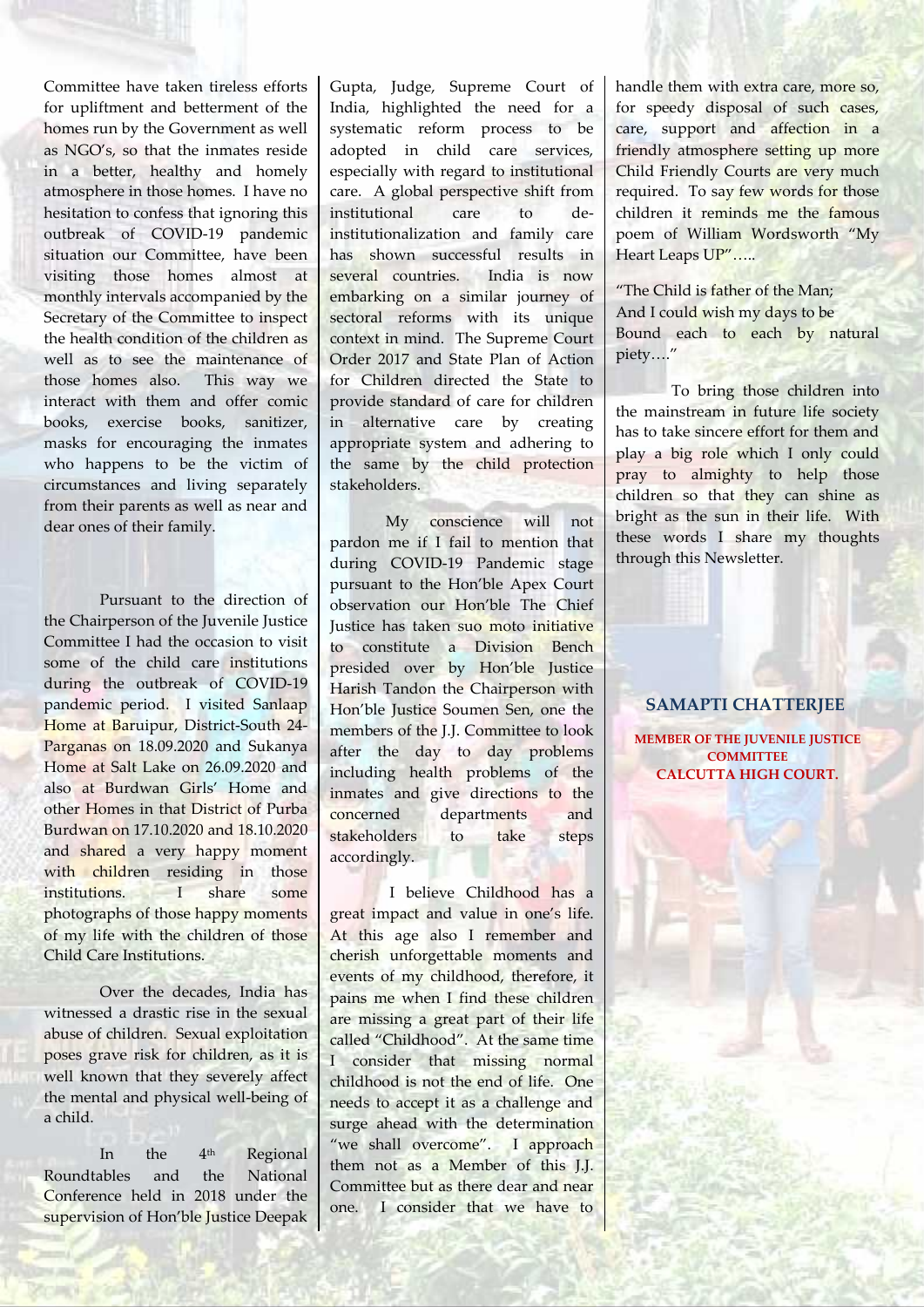Some Photos of visit at Goverment Home and at Adoption Centre at Purba Burdwan